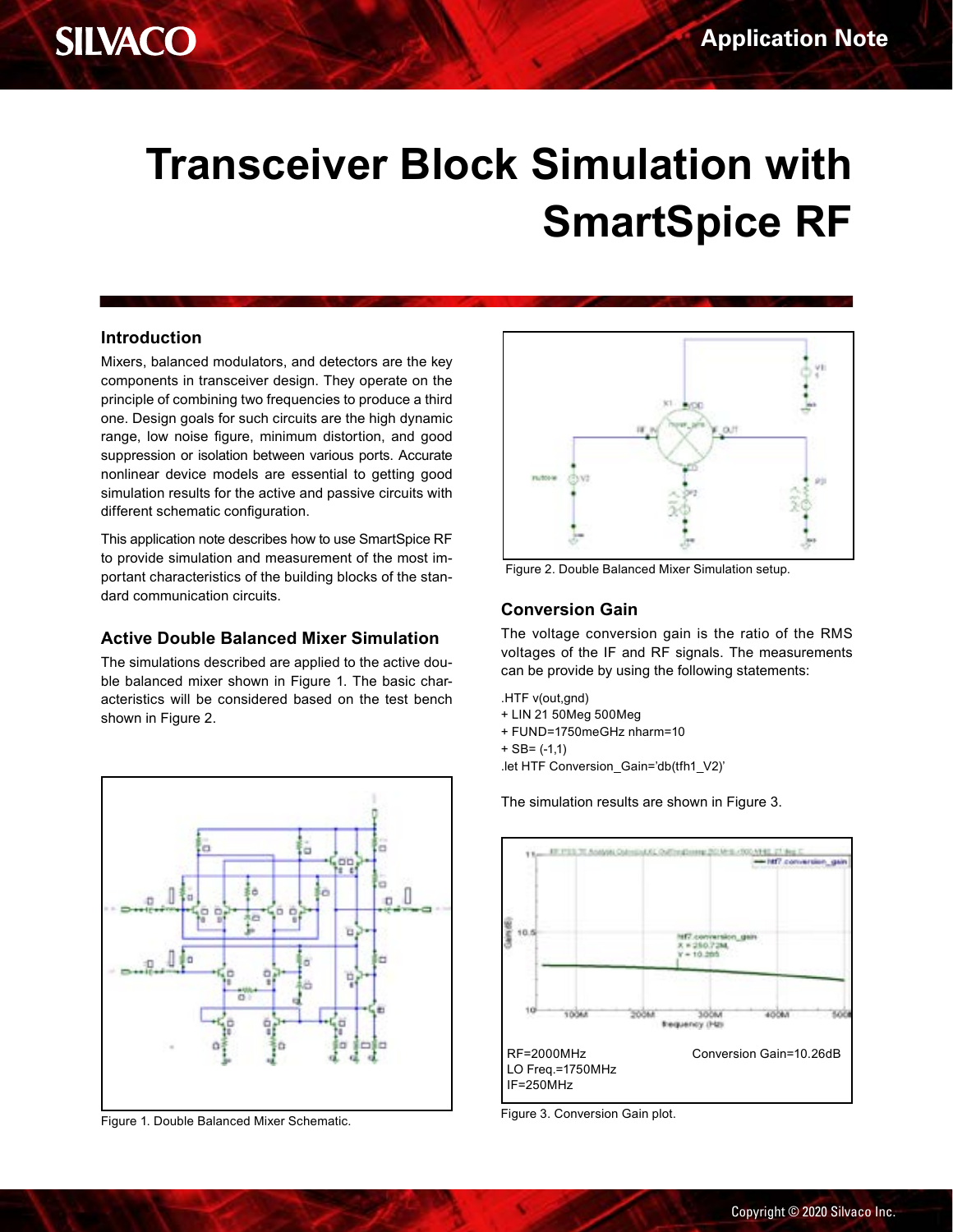### **Conversion Gain vs LO Power**

This simulation shows how mixer conversion gain depends on LO power. The measurements can be provide by using the following statements:

.HTF v(out,gnd)

- + LIN 1 250Meg 250Meg
- + FUND=1750meGHz nharm=10
- $+$  SB= $(-1,1)$

+ sweep lo -30dBm 5dBm 1dBm

.let HTF Conversion\_Gain='db(tfh1\_V2)'

.measure htf Con\_Gain find Conversion\_Gain at='abs(fc)'

The simulation results are shown in Figure 4.



Figure 4. Conversion Gain versus LO Power plot.

### **1dB Compression Point**

The 1dB compression point is the point at which a 1-dB reduction in mixer output occurs when RF input signal level is increased.

The measurement can be provide by using the following statements:

.param f1=250meghz .SPECTRAL

- + FUND1=1750MegHz nharm1=5
- + FUND2=2000Meghz nharm2=5
- + ORDER=4 waves
- + SWEEP prf -30dBm -5dBm 1dBm
- .let spect\_sp pout=r(@P3[pout])

.MEASURE SPECT\_SP dBm find pout at='abs(f1)' .MEASURE MEAS r\_1dbCompression COMPR1DB dBm EP=-28

The simulation results are shown in Figure 5.



Figure 5. 1dB Compression Point plot.

### **Third Order Intercept Point**

The 3rd order intercept point (IP3) is an imaginary point where the desired output-product curve intersected with the curve of the third-order product. The greater the IP3 number means, the higher dynamic range of the mixer. The measurements can be provide by using the following statements:

.param f1=250meghz f3=254meghz .SPECTRAL

- + FUND1=1750MegHz nharm1=5
- + FUND2=2000Meghz nharm2=5
- + FUND3=2002Meghz nharm3=5
- + ORDER=4
- + Solver=matrix\_free\_gmres
- + SWEEP prf -30dBm 0dBm 2dBm

.let spect\_sp pout=r(@P3[pout])

.MEASURE SPECT\_SP POUT\_1 find pout at='abs(f1)' .MEASURE SPECT\_SP POUT\_3 find pout at='abs(f3)' .MEASURE MEAS IP3 IP3 POUT 1 POUT 3 EP=-11 gain=7

The simulation results are shown in Figure 6.



Figure 6. Third Order Intercept Point plot.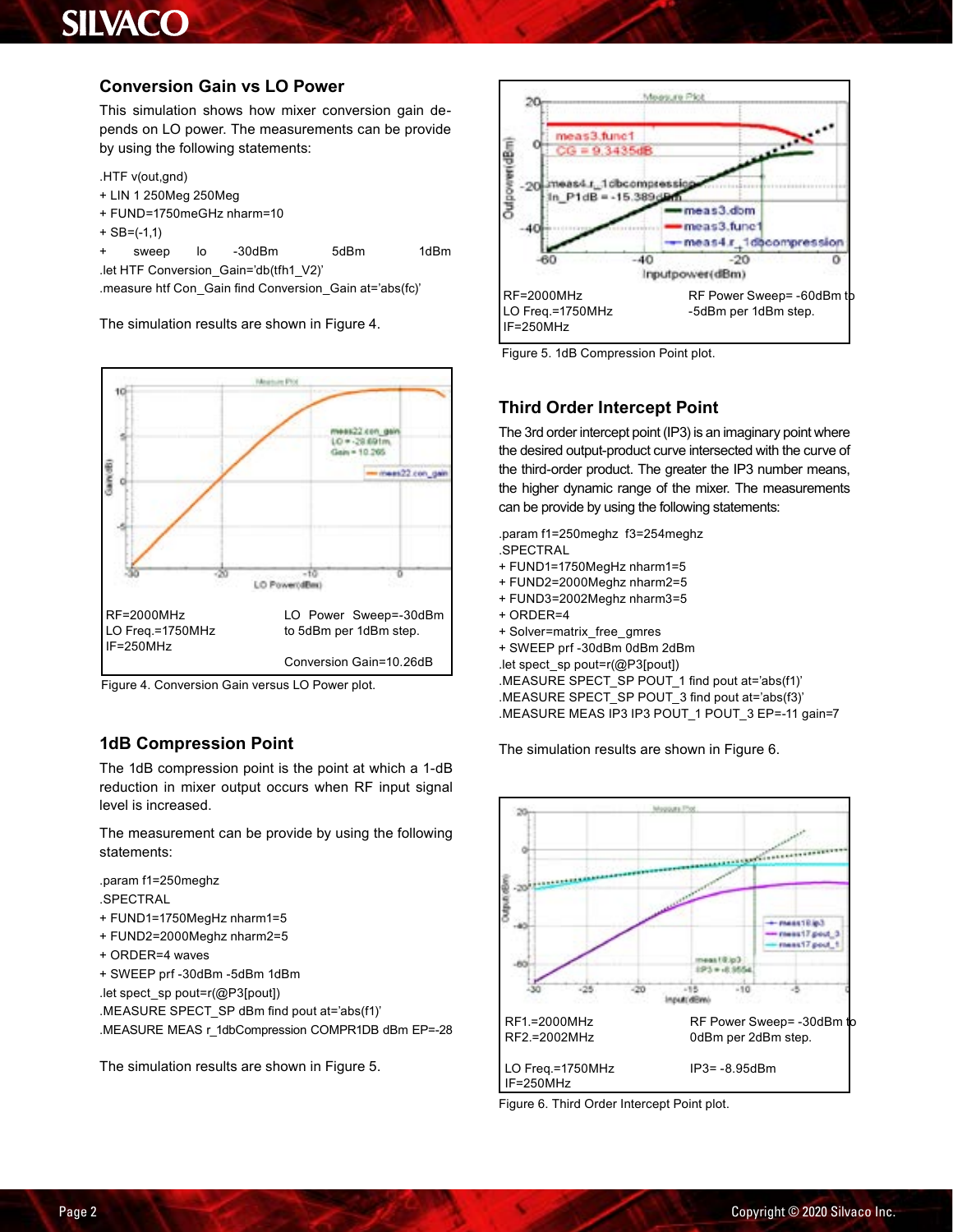### **Intermodulation Distortion**

The Intermodulation Distortion (IMD) is manifested as additional unwanted circuit responses to one of the most strong signals in the circuit passband.

The measurement of the IMD products can be provide by using the following statements:

.param f1=250meghz f3=254meghz .SPECTRAL

- + FUND1=1750MegHz nharm1=5
- + FUND2=2000Meghz nharm2=5
- + FUND3=2002Meghz nharm3=5
- + ORDER=4
- + Solver=matrix\_free\_gmres
- .LET SPECT\_SP

+Pout\_dBm='(30.0+10.0\*log10(0.5\*mag(v(out))\*mag(v(o ut))/100))'

#### The simulation results are shown in Figure 7.



Figure 7. Intermodulation Distortion plot.

### **Port-to-Port Signal Isolation**

Port-to-Port signal isolation considers how much LO energy can appear at the RF or IF ports to create additional frequencies through unwanted mixing action and depends on mixer architecture.

The measurement can be provide by using the following statements:

.param prf=-30\_dBm lo=0\_dBm .param f1=250meghz f3=254meghz .SPECTRAL

- + FUND1=1750MegHz nharm1=5
- + FUND2=2000Meghz nharm2=5
- + ORDER=4
- + Solver=matrix\_free\_gmres
- + annotate=3

.LET SPECT\_SP

+Pout\_dBm='(30.0+10.0\*log10(0.5\*mag(v(out))\*mag(v(o ut))/100))'

#### The simulation results are shown in Figure 8.



Figure 8. Port-to-Port Isolation plot.

### **Transient analysis with IF low pass filter.**

Block diagram of the mixer with IF low pass filter is shown in Figure 9.



Figure 9. Mixer with Low Pass Filter Simulation setup.